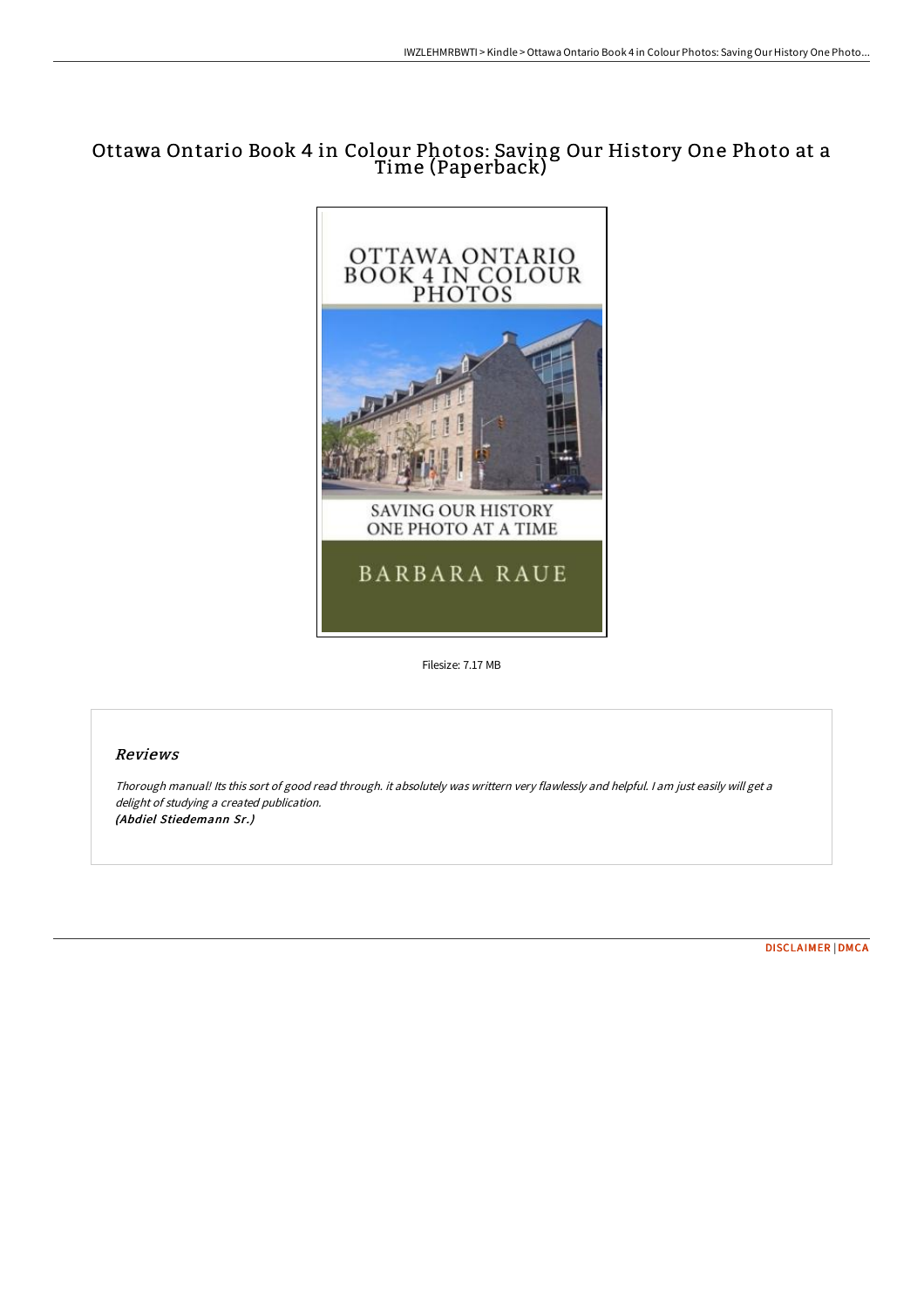# OTTAWA ONTARIO BOOK 4 IN COLOUR PHOTOS: SAVING OUR HISTORY ONE PHOTO AT A TIME (PAPERBACK)



To save Ottawa Ontario Book 4 in Colour Photos: Saving Our History One Photo at a Time (Paperback) PDF, please click the web link below and download the document or have accessibility to additional information that are have conjunction with OTTAWA ONTARIO BOOK 4 IN COLOUR PHOTOS: SAVING OUR HISTORY ONE PHOTO AT A TIME (PAPERBACK) book.

Createspace Independent Publishing Platform, United States, 2016. Paperback. Condition: New. Language: English . Brand New Book \*\*\*\*\* Print on Demand \*\*\*\*\*. The ByWard Market has been the heart of Ottawa s commercial activities since the early 19th century. Throughout its history it has been a market for farmers in the Ottawa region and associated with wholesale and retail purchase of natural products and trade of manufactured goods and supplies. It has provided the services and sometimes the industrial support to consolidate the markets role as the center of Ottawa commerce. The heart of the market is characterized by low profile buildings typical of the nineteenth century interspersed with succeeding commercial development until the 1970s. Its development pattern is extremely dense, covering full and sometimes multiple lots in many areas. Much of the land has been developed and redeveloped to provide services and support to its vital commerce. Secondary space in this area has traditionally been used for a variety of residential, storage and oFice facilities. In form, the architecture is diverse and layered, having been renovated, renewed and reformed frequently to adjust to changing commercial needs and priorities. Lowertown West comprises the City s oldest residential area. It was the civilian center of Ottawa from the British survey of the town site in 1826 until the turn of the 20th century. From about 1890 to the mid-1970s growth occurred in other areas of the city at the expense of Lowertown and much of the urban fabric east of King Edward and north of Boteler was demolished during urban renewal. The Lowertown West Heritage Conservation District encompasses the area of Lowertown west of King Edward Avenue and east of Sussex Avenue between Bolton and St. Patrick Streets. In this book, buildings on Guigues, Parent and St. Patrick Streets are included. Lowertown...

 $\mathbb{R}$ Read Ottawa Ontario Book 4 in Colour Photos: Saving Our History One Photo at a Time [\(Paperback\)](http://albedo.media/ottawa-ontario-book-4-in-colour-photos-saving-ou.html) Online  $\sqrt{m}$ Download PDF Ottawa Ontario Book 4 in Colour Photos: Saving Our History One Photo at a Time [\(Paperback\)](http://albedo.media/ottawa-ontario-book-4-in-colour-photos-saving-ou.html)